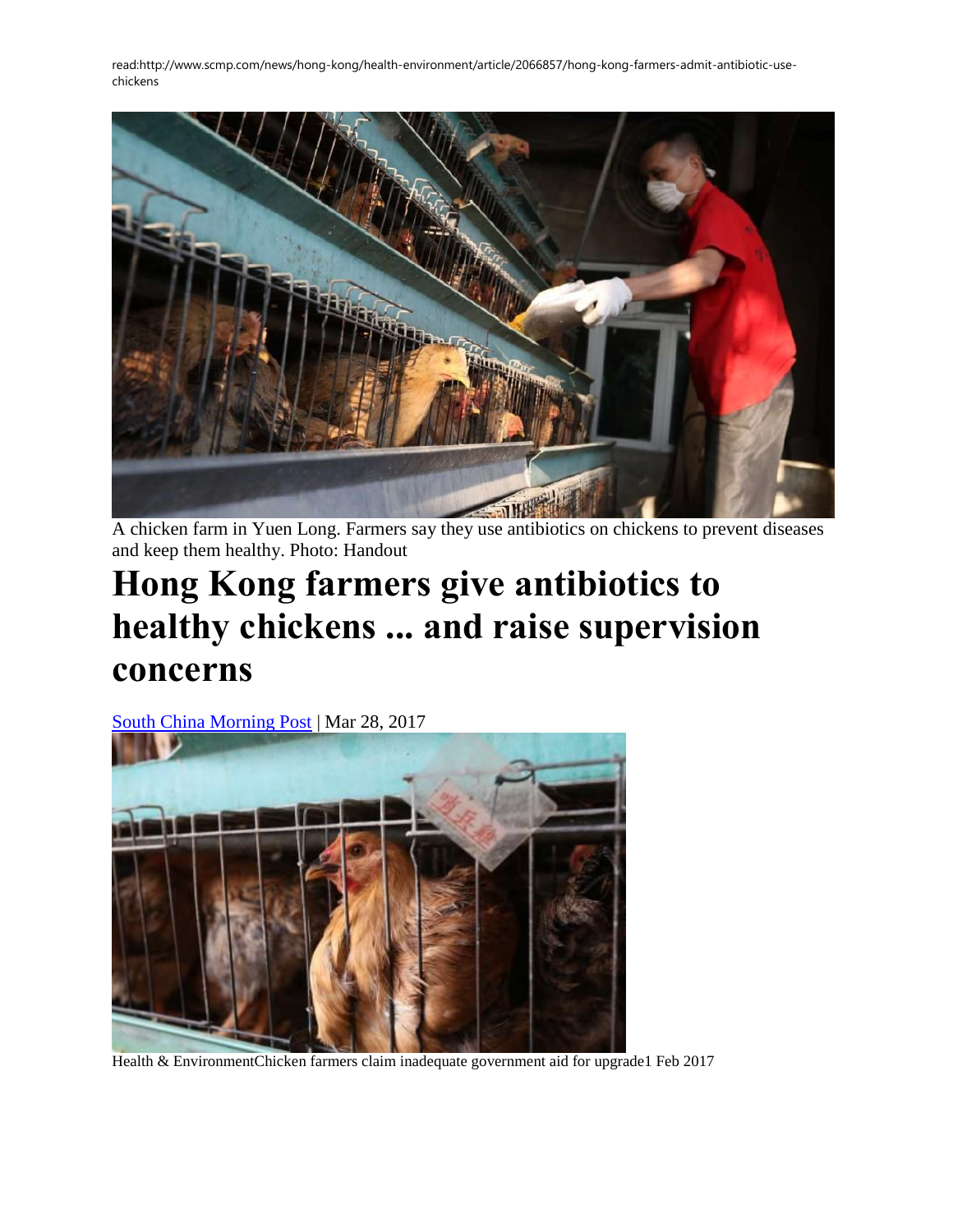Some of Hong Kong's poultry farmers have admitted feeding antibiotics to chickens even when they are healthy, prompting fears about resistant superbugs among livestock and raising calls for more stringent use of drugs in the trade.

The *Post* came across such cases after a recent [Consumer Council study](http://www.scmp.com/news/hong-kong/health-environment/article/2054837/call-regulation-after-antibiotic-resistant) found 96 per cent of locally raised chickens contained bacteria resistant to antibiotics.

The United States and the European Union have banned the use of certain antibiotics to promote growth in animals, while EU parliamentarians have called for a ban on the use of such drugs to prevent disease.

Experts suggested the government support farmers with more professional advice and expertise rather than blame them for the problem.

## **Watch: Antibiotics for healthy chickens**

"There aren't any vets specialising in pigs or chickens. Farmers have been treating livestock drawing from their own experience," chicken farmer Lee Leung-kei said.

Lee, 64, is a 34-year veteran of the industry and runs a farm in San Wai Tsuen, Yuen Long. He keeps about 30,000 chickens in stacked cages with room only to poke their heads out for water or food.

Such a crowded environment, where infectious diseases can be easily spread, is common on the city's 29 poultry farms.

Lee said he had been administering antibiotics to healthy chicks under 40 days old in order to keep them strong.

If we do nothing for prevention, the mortality rate can be over 10 per cent

"If we do nothing for prevention, the mortality rate can be over 10 per cent," the farmer added.

Another Yuen Long farmer, Chung Ka-yau, also said he used antibiotics, especially during cold weather. "We have to use them before the chickens fall sick," he said.

If no antibiotics were used, only about 70 per cent of his livestock would survive for sale on the market, Chung added.

Under existing regulations, farmers require a permit from the Agriculture, Fisheries and Conservation Department to obtain and possess 20 types of antibiotics.

The department also distributes a 75-page booklet explaining the complicated rules and procedures for using antibiotics.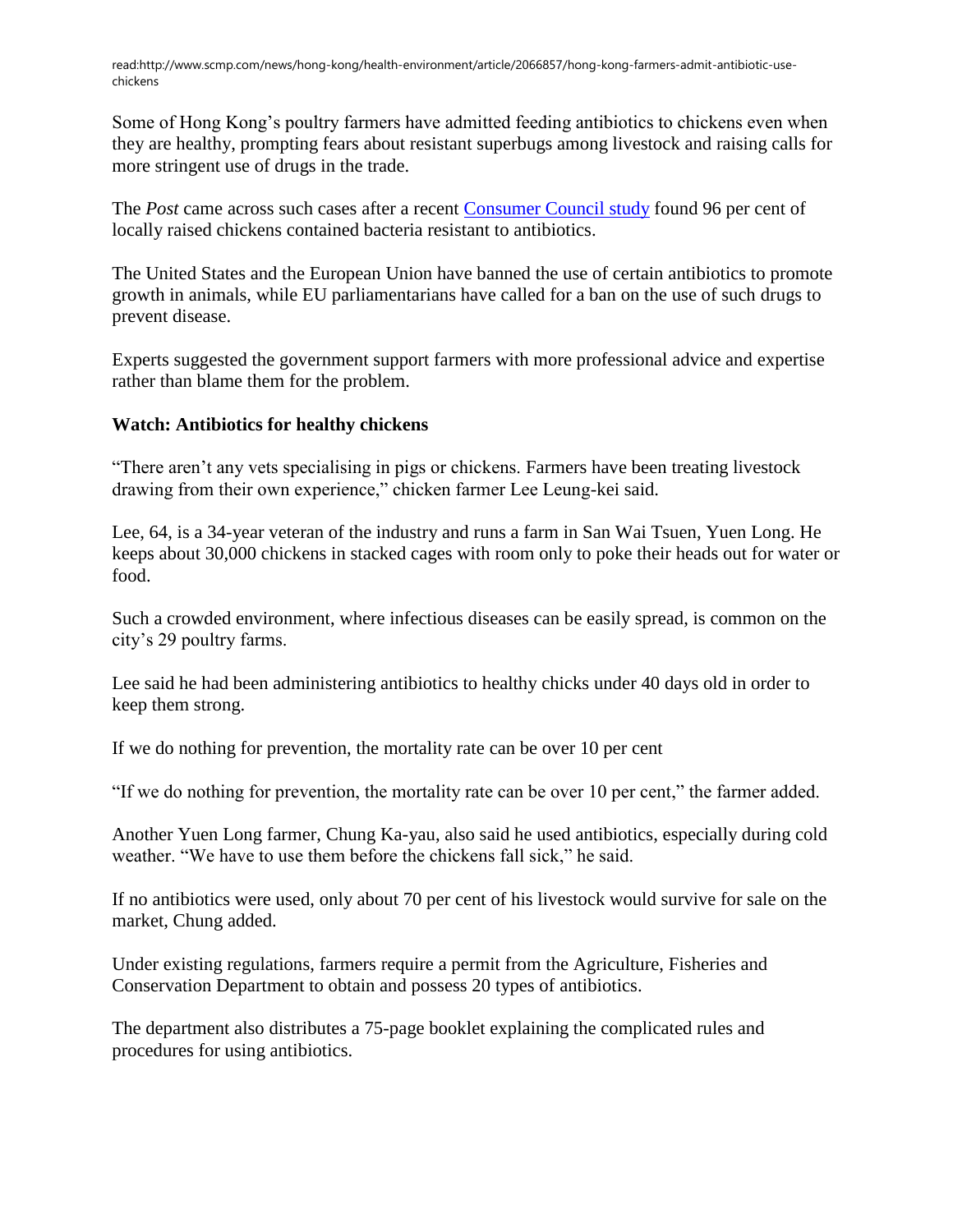Although the booklet specifies that antibiotics should only be used in cases of bacterial infection – as opposed to viral or other cases – both Lee and Chung said they would use the drugs on poultry as long as their chickens exhibited symptoms such as watery eyes, sneezing or diarrhoea.

"Chickens will produce a 'hurr' sound ... and look less energetic," Lee said, explaining how he identified respiratory infection before administering antibiotics.

Dr Howard Wong Kai-hay, executive director of City University's school of veterinary medicine, said farmers could make wrong decisions in treating livestock.



Antibiotics samples on a chicken farm in Yuen Long. Photo: Handout

"They might not know precisely which drug to use, or how much and how frequently they should be prescribed," Wong, who worked as a government vet for more than a decade, said.

"Farmers have already tried their best to use less antibiotics ... but they need someone to tell them whether the drug used is appropriate."

While the Consumer Council has suggested phasing out drug permits and restricting the use of antibiotics, making them available only to vets, Wong said banning antibiotics in one go would be impractical.

"It must come with a set of comprehensive measures, including better biosecurity, disease diagnosis and surveillance as well as veterinary oversight. Otherwise [the farms] will just end up in an unsustainable situation," he said.